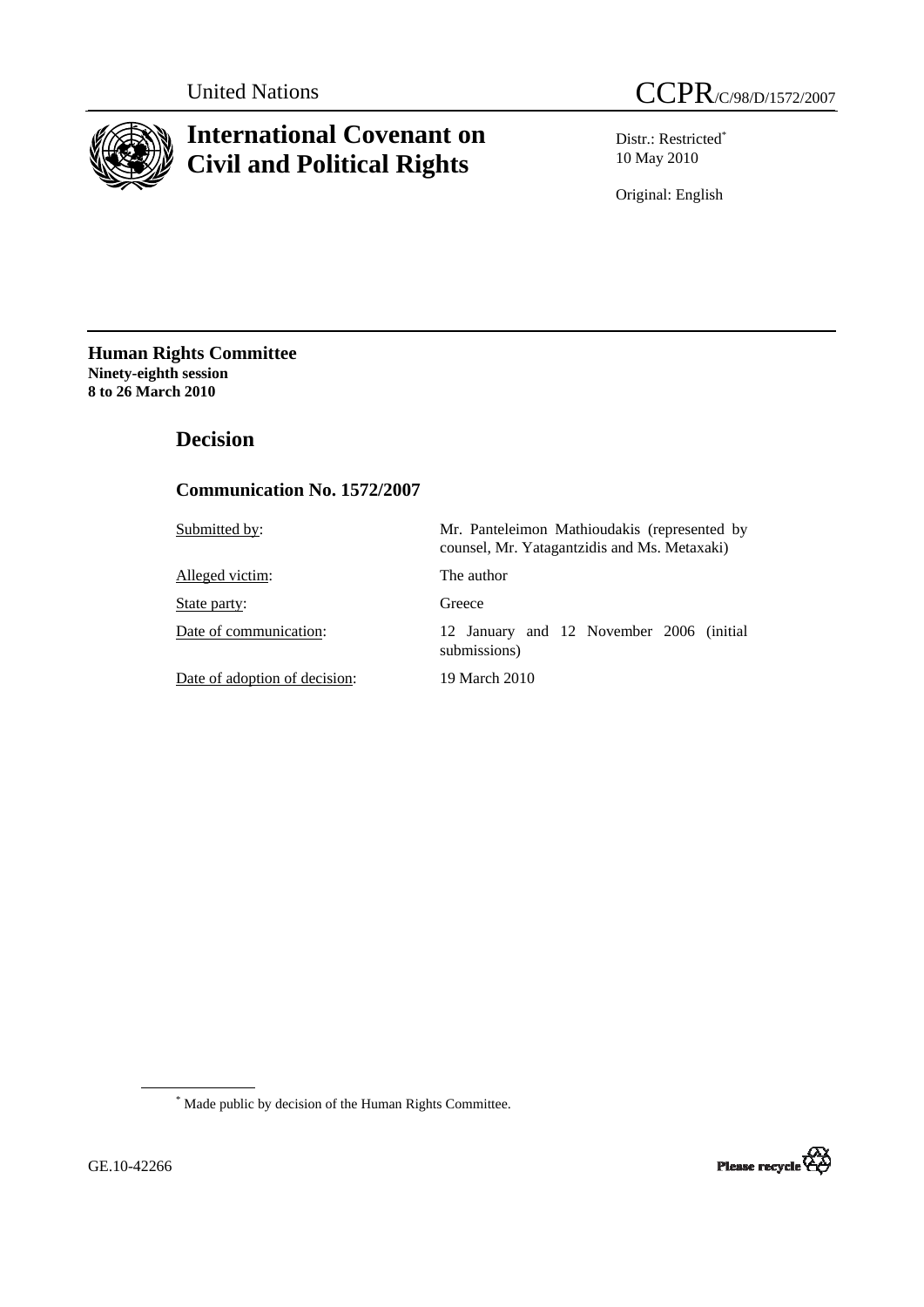| Subject matter:                    | Revocation of the author's University degree on<br>falsification and forgery charges |
|------------------------------------|--------------------------------------------------------------------------------------|
| Procedural issues:                 | Incompatibility of claims with the Covenant;<br>Non-exhaustion of domestic remedies  |
| Substantive issues:                | Presumption of innocence; Right to review by a<br>higher tribunal according to law   |
| Articles of the Covenant:          | 14, paragraphs 2 and 5                                                               |
| Articles of the Optional Protocol: | $3, 5$ , paragraph $2(b)$                                                            |
|                                    | [Annex]                                                                              |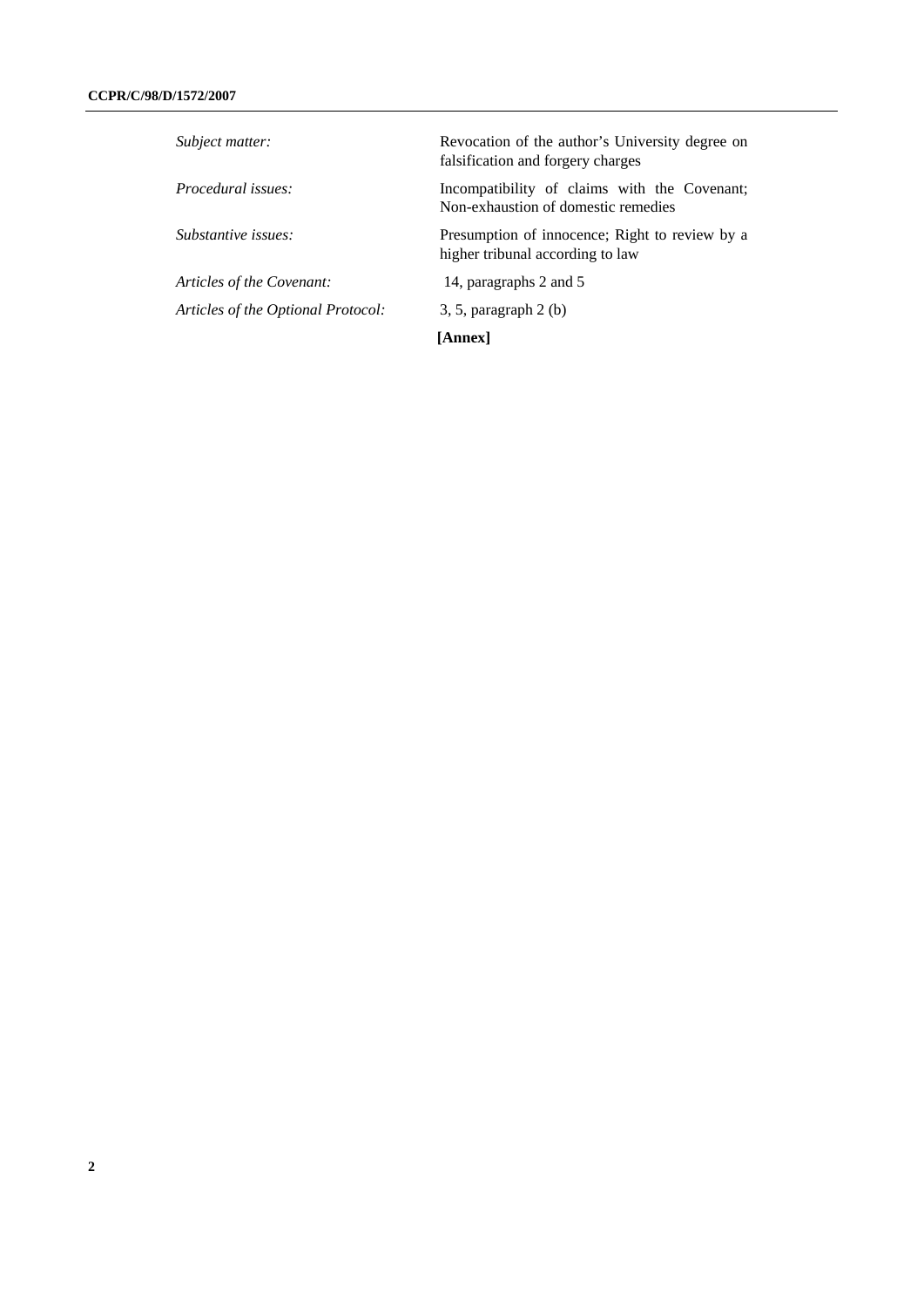# **ANNEX**

## **Decision of the Human Rights Committee under the Optional protocol to the International Covenant on Civil and Political Rights (ninetyeighth session)**

concerning

## **Communication No. 1572/2007\*\***

| Submitted by:          | Mr. Panteleimon Mathioudakis (represented by<br>counsel, Mr. Yatagantzidis and Ms. Metaxaki) |
|------------------------|----------------------------------------------------------------------------------------------|
| Alleged victim:        | The author                                                                                   |
| State party:           | Greece                                                                                       |
| Date of communication: | 12 January and 12 November 2006 (initial<br>submissions)                                     |

 The Human Rights Committee, established under article 28 of the International Covenant on Civil and Political Rights,

Meeting on 19 March 2010,

Adopts the following:

### **Decision on admissibility**

1. The author of the communication dated 12 January and 12 November 2006, is Panteleimon Mathioudakis, a Greek citizen born in 1968. The author claims to be a victim of a violation by Greece of his right to be presumed innocent and to appeal to a higher court, under article 14, paragraphs 2 and 5, of the Covenant. The author is represented by counsel, Mr. Panayotis Yatagantzidis and Ms. Eleni Metaxaki.

#### **The facts as presented by the author**

2.1 On 15 May 1998, the Senate of the National Technical University of Athens revoked the author's diploma in Electrical and Computer Engineering awarded in 1995, on the grounds of lack of a promotional grades on eight courses and the existence of forged (improved) grading on nine other courses, without making any reference on the author's implication in the falsification and forgery. It further decided that an Administrative Inquiry would evaluate if further actions were to be taken. For a job application, the author had asked the National Technical University for a statement of his grade points obtained during his studies. On 14 November 2000, the Administrative Court of Appeal of Athens annulled

<sup>\*\*</sup> The following members of the Committee participated in the examination of the present communication: Mr. Abdelfattah Amor, Mr. Lazhari Bouzid, Ms. Christine Chanet, Mr. Mahjoub El Haiba, Mr. Ahmad Amin Fathalla, Mr. Yuji Iwasawa, Ms. Helen Keller, Mr. Rajsoomer Lallah, Ms. Zonke Zanele Majodina, Ms. Iulia Antoanella Motoc, Mr. Michael O'Flaherty, Mr. José Luis Pérez Sanchez-Cerro, Mr. Rafael Rivas Posada, Sir Nigel Rodley, Mr. Fabian Omar Salvioli and Mr. Krister Thelin..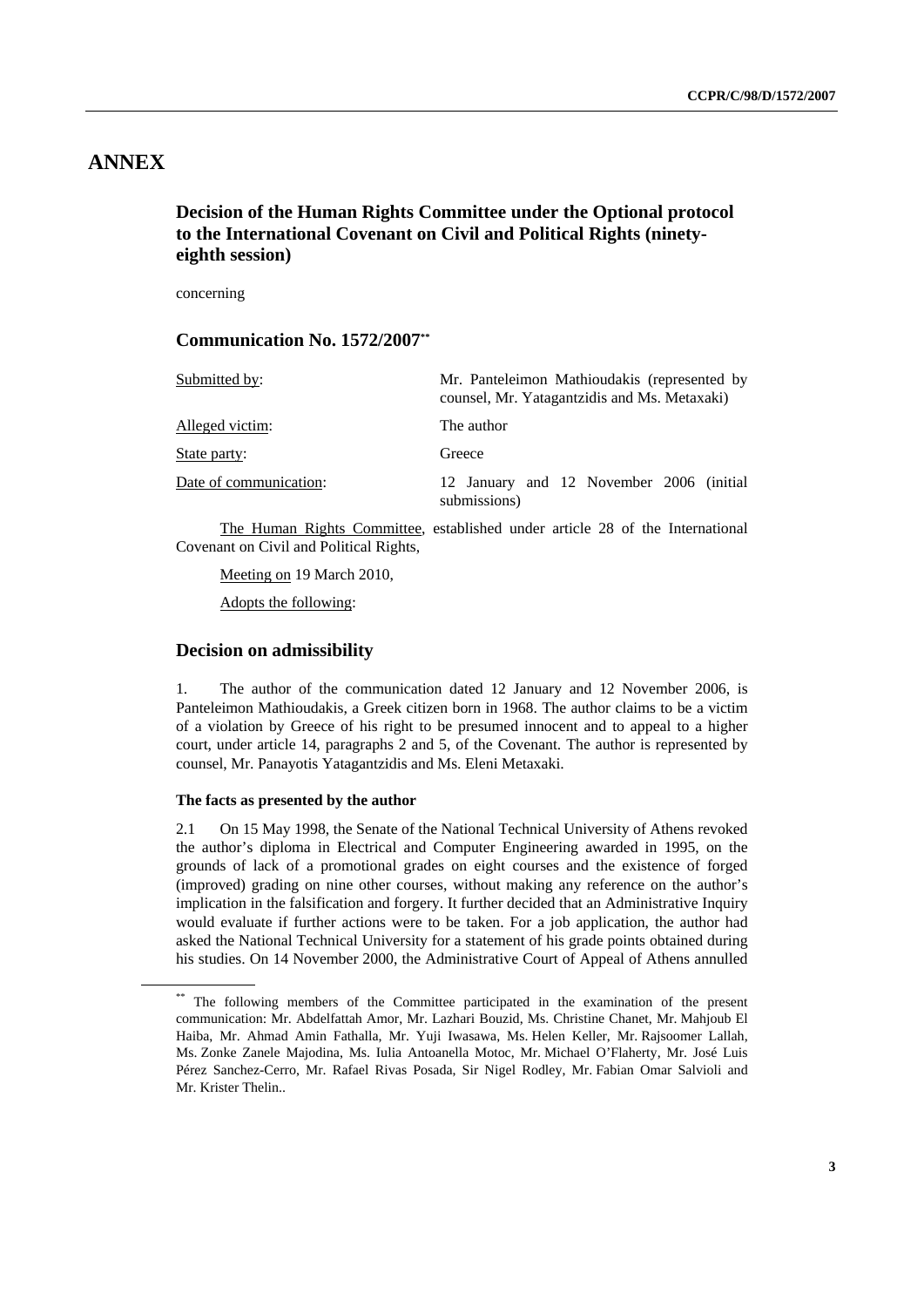the University Senate's decision on the grounds that the author had not been heard. On 26 January 2001, after hearing of the author, the Senate of the University revoked his diploma on the same grounds as initially advanced. On 1 February 2002, the Athens Administrative Appeal Court dismissed the author's appeal. The court partly based its decision on the judgment by the one-member Misdemeanour Court of Athens sentencing the author on 1 September 2000 to 18 and 12 months imprisonment for the offences of forgery of certificates and of obtaining by fraud a false certificate (see para. 2.2). The author claims that an appeal in cassation before the Council of State would not have been effective, because such review is limited to legal errors and does not pertain to the ruling on questions of facts.

2.2 As mentioned, on 1 September 2000, the author was sentenced by the Misdemeanour Court of Athens, sitting as a single judge panel, to 18 and 12 months imprisonment for the offences of forgery of certificates and of obtaining by fraud a false certificate. The court found that he had forged his degree awarded by the Technological Education Institute, which allowed him to enter the University and that he had obtained his Electrical and Computer Engineering degree by fraud. On 14 January 2003, the Misdemeanour Court of Athens, sitting as a board of three on appeal, confirmed his conviction. Considering that the court had not proceeded to a new examination of the facts, the author appealed to the Supreme Court, claiming lack of legitimate basis for the decision and absence of reasons in the ruling. His appeal was dismissed on 16 July 2003.

2.3 On 5 November 2004, the European Court of Human Rights declared the author's complaint inadmissible<sup>1</sup>.

#### **The complaint**

3.1 The author claims to be the victim of violations by the State party of article 14, paragraphs 2 and 5, of the Covenant. He claims that the decisions by the Administrative Court of Appeal violated the presumption of innocence, principle which according to the author, judges consider ex officio, as this decision was entirely based on the one-member Misdemeanour Court judgement, while the author's appeal was pending. The author further claims that the Supreme Court ruling of 16 July 2003 also violated article 14, paragraph 2, as it did not contain any reasoning for its dismissal. He further claims that the Misdemeanour Court decision of 1 September 2000 was based entirely on the administrative inquiry and did not proceed to a substantive examination of his case. Finally, he claims that the domestic courts evaluated the facts and evidence in his case arbitrarily, and that they did not address the issue of his knowledge of the forged content of his grading card, and that this amounts to a denial of justice.

3.2 The author further claims that Law No. 2944/2001, by virtue of which the decision rendered by the Administrative Court of Appeal is not subject to appeal, amounts to a violation of article 14, paragraph 5, of the Covenant. He maintains that an appeal in cassation before the Council of State could not be considered effective, as it does not rule on facts<sup>2</sup>. The author argues that despite the administrative nature of the procedure before the Administrative Court of Appeal, the consequence of the cancellation of his university diploma resulted in his social marginalization and financial disablement and should be

<sup>1</sup>  $1$  The application was declared inadmissible under articles 34 and 35 of the European Convention on Human Rights.

<sup>2</sup>  $2$  See Communication No. 836/1998, Gelazauskas v. Lithuania, Views adopted on 17 March 2003; Communication No. 986/2001, Joseph Semey v. Spain, Views adopted on 30 July 2003; Communication No. 1073/2002, Terron v. Spain, Views adopted on 5 November 2004.